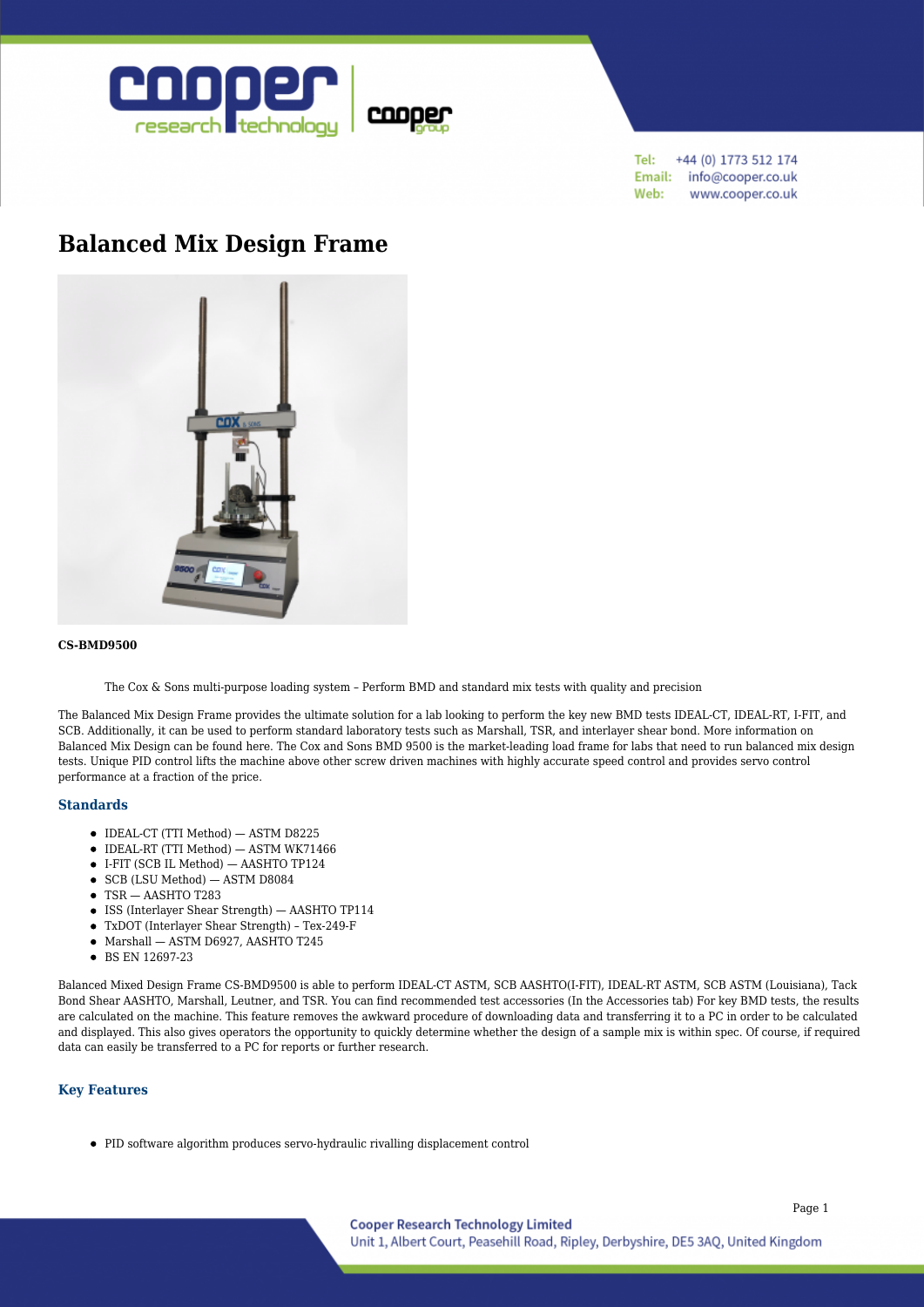

+44 (0) 1773 512 174 Tel: Email: info@cooper.co.uk Web: www.cooper.co.uk

- Super stiff frame to minimise frame flex during tests
- Instant on-screen test results no need to transfer data to a PC  $\bullet$
- Analysis for IDEAL-CT, IDEAL-RT, I-FIT, and ASTM SCB
- Included in NCAT BMD machine assessment



#### **Accessories**

Accessories are not included in the price of main device (unless stated otherwise) and may be purchased separately if required. CS-BMD9500-CT IDEAL-CT (TTI Method) ASTM D8225 test accessory for CS-BMD9500. CS-BMD9500-RT IDEAL-RT (TTI Method) ASTM WK71466 test accessory for CS-BMD9500. CS-BMD9500-I-FIT SCB Testing (LSU Method) ASTM D8084 and I-FIT Testing (SCB IL. Method) AASHTO TP124 test accessory for CS-BMD9500. CS-BMD9500-ISS ISS (Interlayer Shear) AASHTO TP114 4" and 6" samples test accessory for CS-BMD9500. CS-BMD9500-ISS-M ISS (Interlayer Shear) AASHTO TP114 100 and 150mm samples test accessory for CS-BMD9500. CRT-LEUTNER Leutner test accessory 100&150mm CS-BMD9500-TSR4 TSR Testing AASHTO T283 4" Lottman breaking head CS-BMD9500. CS-BMD9500-TSR6 TSR Testing AASHTO T283 6" Lottman breaking head for CS-BMD9500. CS-BMD9500-TSR100M TSR Testing AASHTO T283 100mm Lottman breaking head for CS-BMD9500. CS-BMD9500-TSR150M TSR Testing AASHTO T283 150mm Lottman breaking head for CS-BMD9500. CS-BMD9500-MAR4 Marshall breaking head 4" for CS-BMD9500. CS-BMD9500-MAR100M Marshall breaking head 100mm for CS-BMD9500. CS-BMD9500-MAR6 Marshall breaking head 6" CS-BMD9500. CRT-ITS-FRAME Indirect Tensile Strength BS EN 12697-23 100mm and 150mm test accessory for CS-BMD9500.

## **Specifications**

Technical specifications are subject to change without notice.

Page 2